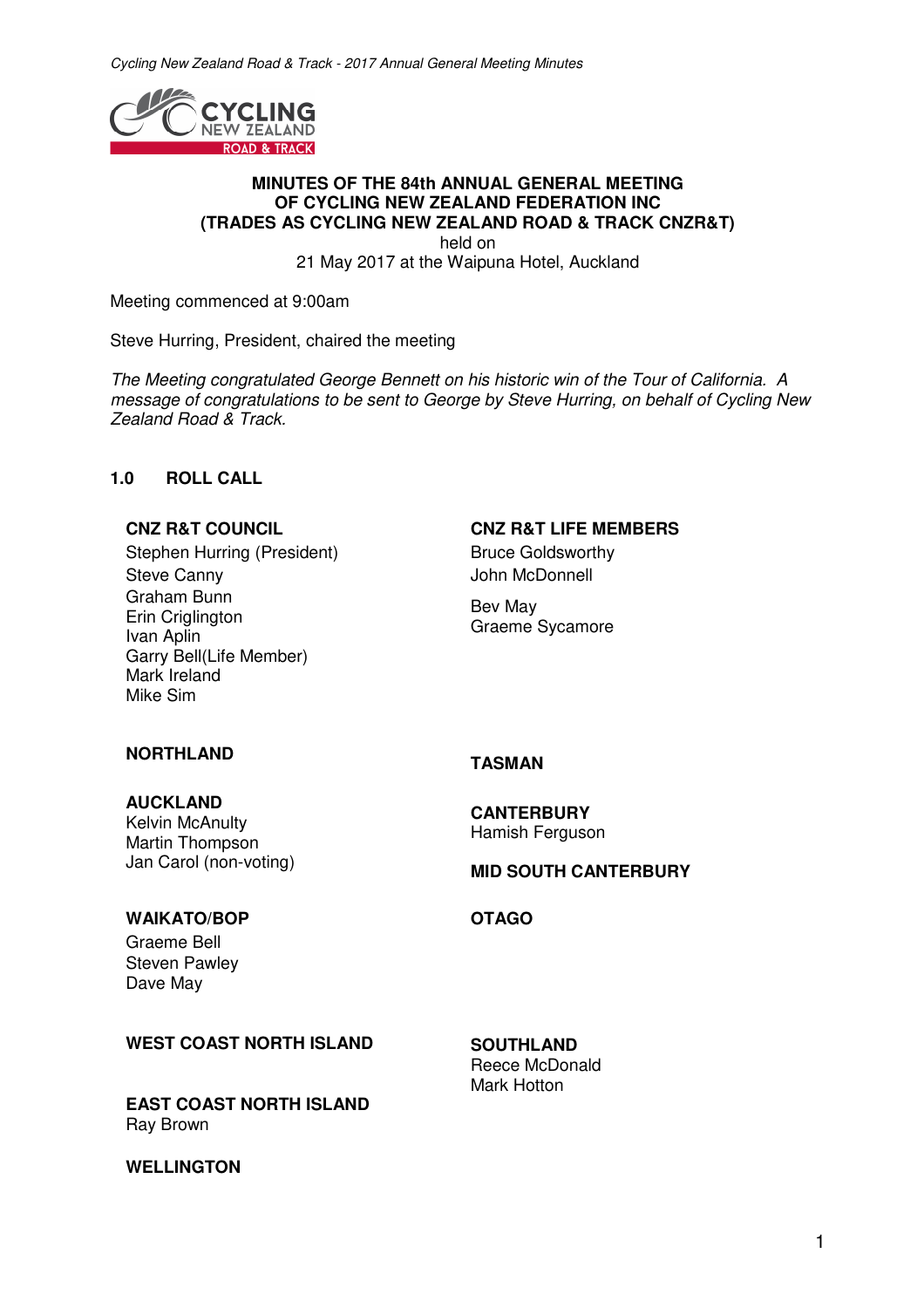**GUESTS** Julie Richards – Cycling New Zealand Faye Christensen – Cycling New Zealand

VOTING STRENGTH: Declared at 22

## **2.0 APOLOGIES**

Ron Cheatley Bruce Dawe Robert Pratt

**Motion** that apologies be accepted

Steve Hurring/Ivan Aplin **CARRIED** 

## **3.0 MARK OF RESPECT**

The President asked all present to stand and observe a moment of silence for those members and associates who passed.

2016 – Robin Scott – Centre and Track Cycling administrator 2016 – Barbara Levido Howe – Life Member

#### **4.0 CONFIRMATION OF MINUTES**

The minutes of the 83rd Annual General Meeting held in Auckland on the 22nd May 2016 have been previously circulated and affirmed by Council on 28 August 2016. The minutes were circulated along with the agenda and were confirmed.

Bruce Goldsworthy / Mike Sim

#### **CARRIED**

### **5.0 MATTERS ARISING**

All matters raised have been addressed during forums over the weekend (Refer to Item 13)

## **6.0 PRESIDENTS REPORT**

President Steve Hurring read his report and spoke to several items in it.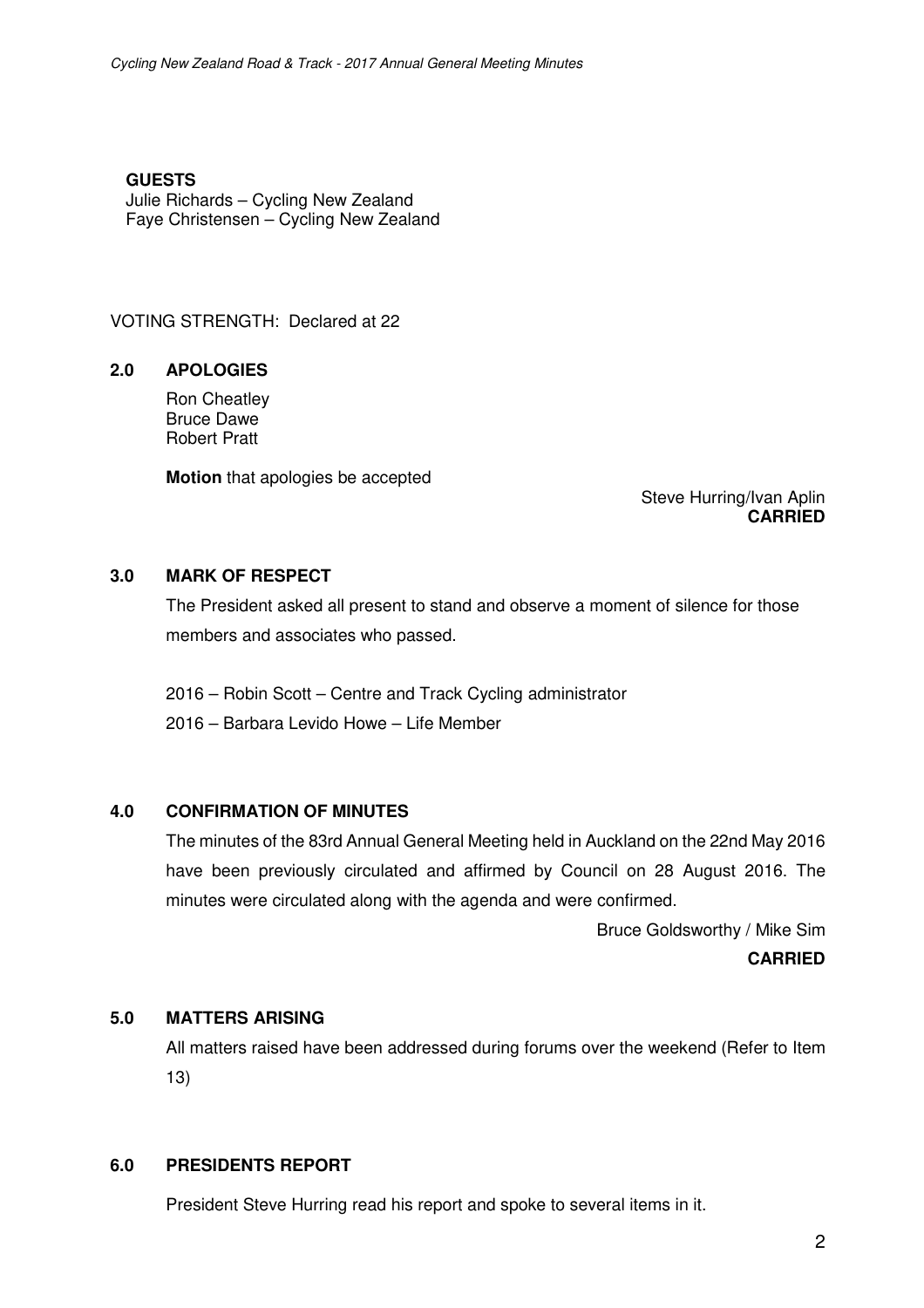**Motion** that the President's Report be accepted.

Mike Sim/Ivan Aplin **CARRIED** 

## **7.0 ELECTION OF OFFICERS**

Mark Hotton spoke regarding Erin Criglington's nomination and endorsed her nomination as the South Island delegate.

 Kelvin McAnulty spoke regarding Andy McKay's nomination as North Island delegate and endorsed this nomination.

Ivan Aplin spoke on behalf of Mike Sim's nomination for Vice President.

Ivan Aplin also spoke on behalf of Steve Hurring's nomination for President.

**Motion** that Julie Richards and Steve Canny be scrutineers

 Steve Hurring / Erin Criglington **CARRIED** 

The following candidates were unanimously elected.

| <b>PRESIDENT</b>        | Steve Hurring (Otago)        |
|-------------------------|------------------------------|
| <b>VICE PRESIDENT</b>   | Mike Sim (Wellington)        |
| <b>ISLAND DELEGATES</b> |                              |
| North Island            | Andy McKay (Auckland)        |
| South Island            | Erin Criglington (Southland) |

**Motion** that the voting papers (election of officers) be destroyed

 Ivan Aplin / Steve Hurring **CARRIED** 

Steve Hurring advised the meeting that Steve Canny and Ivan Aplin are stepping down from Council this year. He thanked them for their contribution over the last 10 years and wished them well for the future.

#### **8.0 LIFE MEMBERSHIP**

No nominations for Life Membership received this year.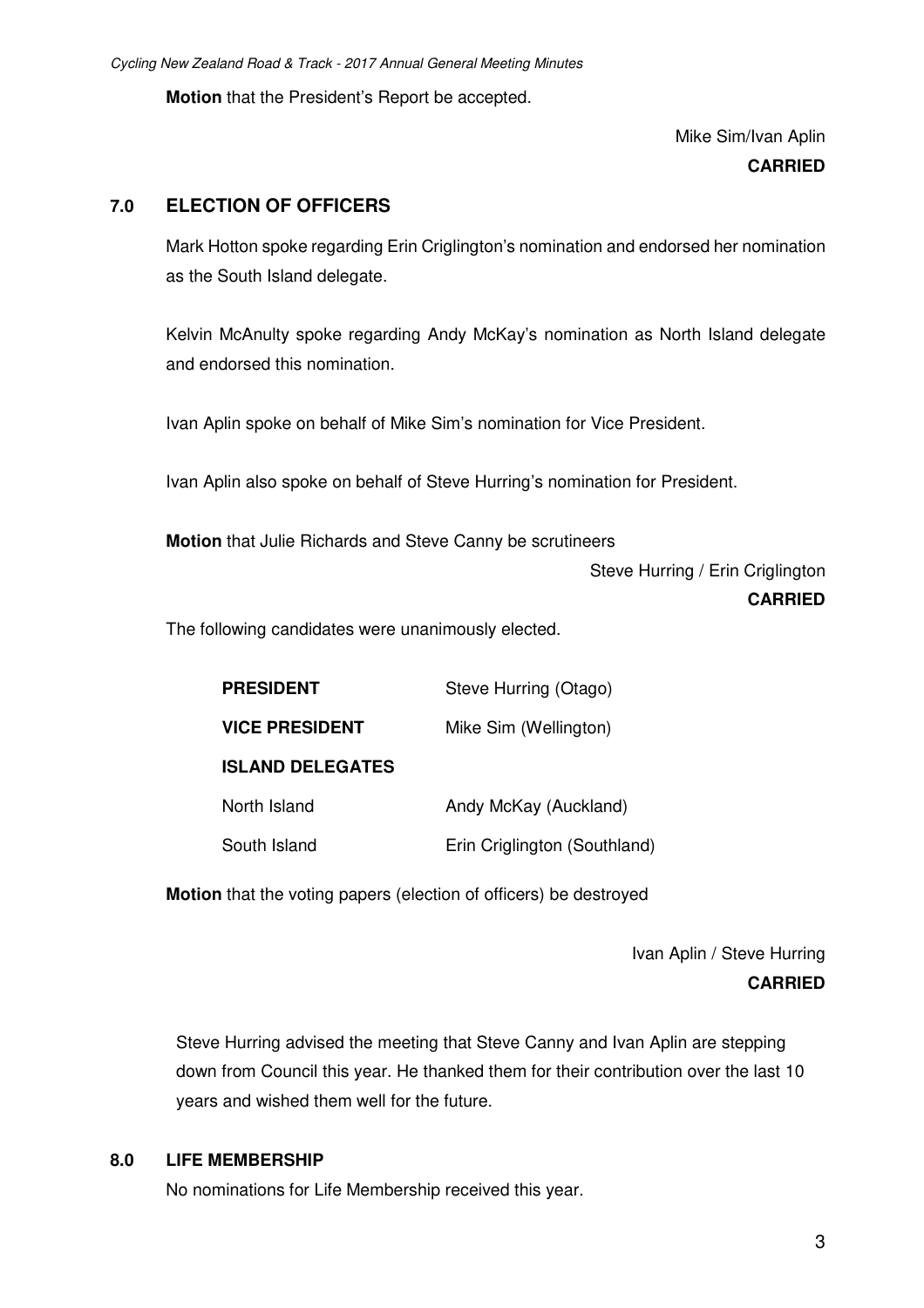# **9.0 PATRON**

Bruce Goldsworthy was nominated by Council as Patron. Steve Hurring spoke on behalf of the Council in support of Bruce Goldsworthy as the nomination for Patron.

**Motion** that Bruce Goldsworthy be appointed as Patron of CNZ Road & Track.

Steve Hurring/John McDonnell

#### **CARRIED**

 Bruce Goldsworthy accepted his appointment and responded to the delegates commenting that he has really enjoyed being Patron and feels very proud to be nominated for this position. Bruce commented on how good it was to see the professional presentation of events now. Bruce also advised he attended Trevor Rice's reunion weekend and commented on the fantastic collection of memorabilia. He suggested that Cycling New Zealand should recognise this in some way. Bruce acknowledged the phenomenal progress achieved under the Cycling New Zealand umbrella and that Andrew and his team should be congratulated.

## **10.0 AWARDS**

Steve Hurring noted that CNZR&T & CNZ have awarded the following athlete awards for 2016:

 Female Road Cyclist of the Year – Linda Villumsen Male Road Cyclist of the Year – George Bennett Junior Female Road Cyclist of the Year – Madeleine Park Junior Male Road Cyclist of the Year – Robert Stannard

Female Track Cyclist of the Year – Lauren Ellis Male Track Cyclist of the Year – Eddie Dawkins Junior Female Track Cyclist of the Year – Ellesse Andrews Junior Male Track Cyclist of the Year – Campbell Stewart Emerging Talent – Campbell Stewart

**Motion** that the Cyclist of the Year Awards be formally adopted

Steve Hurring / Mike Sim

#### **CARRIED**

 It was noted that the athletes have been presented with these awards at Championship events earlier this year.

#### 11.0 **Remits**

No remits were received.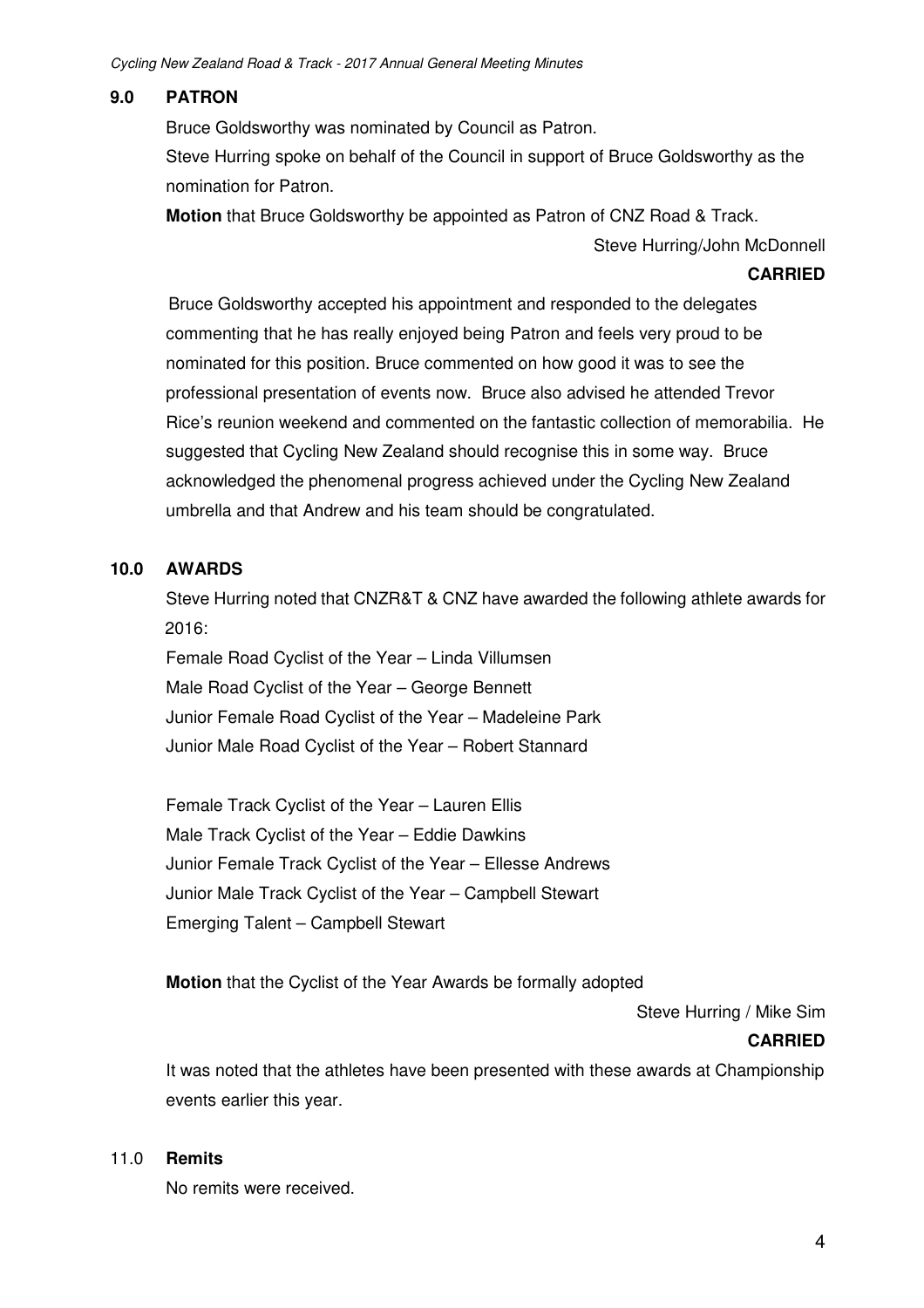## **12.0 General Business**

Was discussed in forum discussion yesterday. Refer Item 13

## **13.0 Forum Discussion**

It was moved that the items below which were discussed at yesterday's forum be included in the formal AGM Minutes – John McDonnell / Steve Hurring.

*Below are the minutes from the forum held on Saturday 20th May at Waipuna Hotel*

## **13.1 WBOP propose the addition of Masters Women's Points Race – Track**

Graeme Bell/Steve Hurring

- Graeme Bell spoke to the proposal on behalf of Waikato BOP
- The Chair then canvassed Life Members and each Centre for their views.
- It was agreed that a Masters Women's Points Race would be included in the Track Championships for 2018. The Events Panel and Technical Panel were charged with promulgating the additional events.

# **13.2 WBOP Propose the addition of Masters Cat 4 for Track. Cat 3 would become age 55-64, Cat 4 would be age 65+ -** Graeme Bell/Steve Hurring

- Graeme Bell spoke to the proposal on behalf of WBOP.
- The Chair then canvassed Life Members and each Centre for their views.
- It was agreed that a Masters Category 4 would be created for the Track Championships for 2018. The Events Panel and Technical Panel were charged updating the Technical Regulations and creating the changes to the Championship Programme.
- **13.3 Technical Update** Mark Ireland presented on the technical and Commissaires changes and highlights for the year.
	- Commissaires Facebook page now set up.
	- Masters 9 Category added for Road events.
	- **5 Year age categories added for Masters Track "Timed Events".** Two year trial has been very successful so now need to decide whether we adopt this permanently.
		- o *The meeting agreed to adopt this change.*
	- **• Foreign born NZ Residents now able to enter National Champs** This has been an anomaly in our rules which has now been rectified. Martin Thompson asked how residents are defined – must be permanent residents and a member of a CNZ Club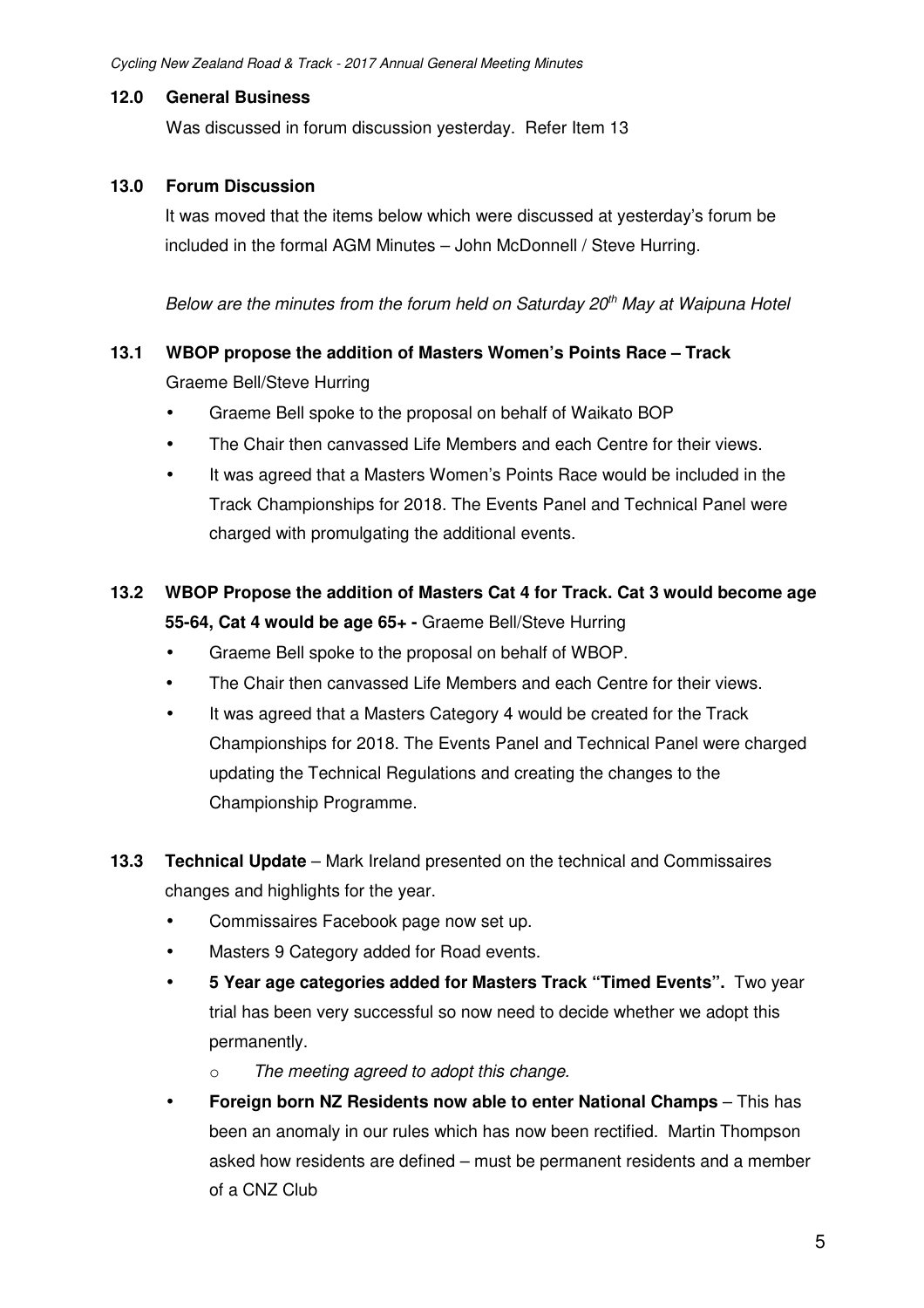- **Track Champs event entry limits opened up or removed** and alignment of men and women.
	- $\theta$  Will address Juniors in the near future as numbers have increased significantly in this category.
	- o *It was agreed that entry limits need to be opened up but should have a cap per centre to preserve spread of centres.*
- **UCI regulations being revised more frequently** timing of our Championships means we are often the "guinea pigs" for track event changes, we make use of our international Commissaires for advice. Graeme Bell commented that UCI are now looking at our results closely and looking at what we are filing and then questioning anything out of the norm.
- **Junior Gearing** Agreement reached between CNZR&T / NZSCA to ensure alignment of junior rollout for all individual road and track events
	- o Schools changed their U17 gearing to 7.0m rollout to match R&T.
	- o R&T changed their U15 gearing to 6.61 rollout to match Schools.
	- $\circ$  This is effective from 1<sup>st</sup> June 2017.
	- o U15 all 6.61 for individual road and track races
	- $\circ$  U17 all 7.0m for individual road and track races
	- $\circ$  U19 all 7.93m for all individual road races.
	- $\circ$  Schools Team Time Trial 6.61 (yr 7&8, U16) & 7.0 U20

# **13.4 Points Shield**

Steve Hurring gave the meeting an update on the review of how points are allocated for the Track Points Shield. Council approved a new system to be implemented at the 2018 Track Champs.

Previous allocation of points was as follows:

# o **Individual Events**

- $\circ$  Points awarded if more than 8 riders representing five or more centres are in the event
- o **Teams Events**
- o Points awarded if 5 or more centres have teams in the event.

It was noted that at the first day of the Age Group Track Champs this year, less than half the events run were eligible for points, under the old system.

# **New Points System**

- o **Individual Events**
- o Points awarded for winning a medal, 3 points for Gold, 2 points for silver and 1 point for Bronze.
- o **Teams Events**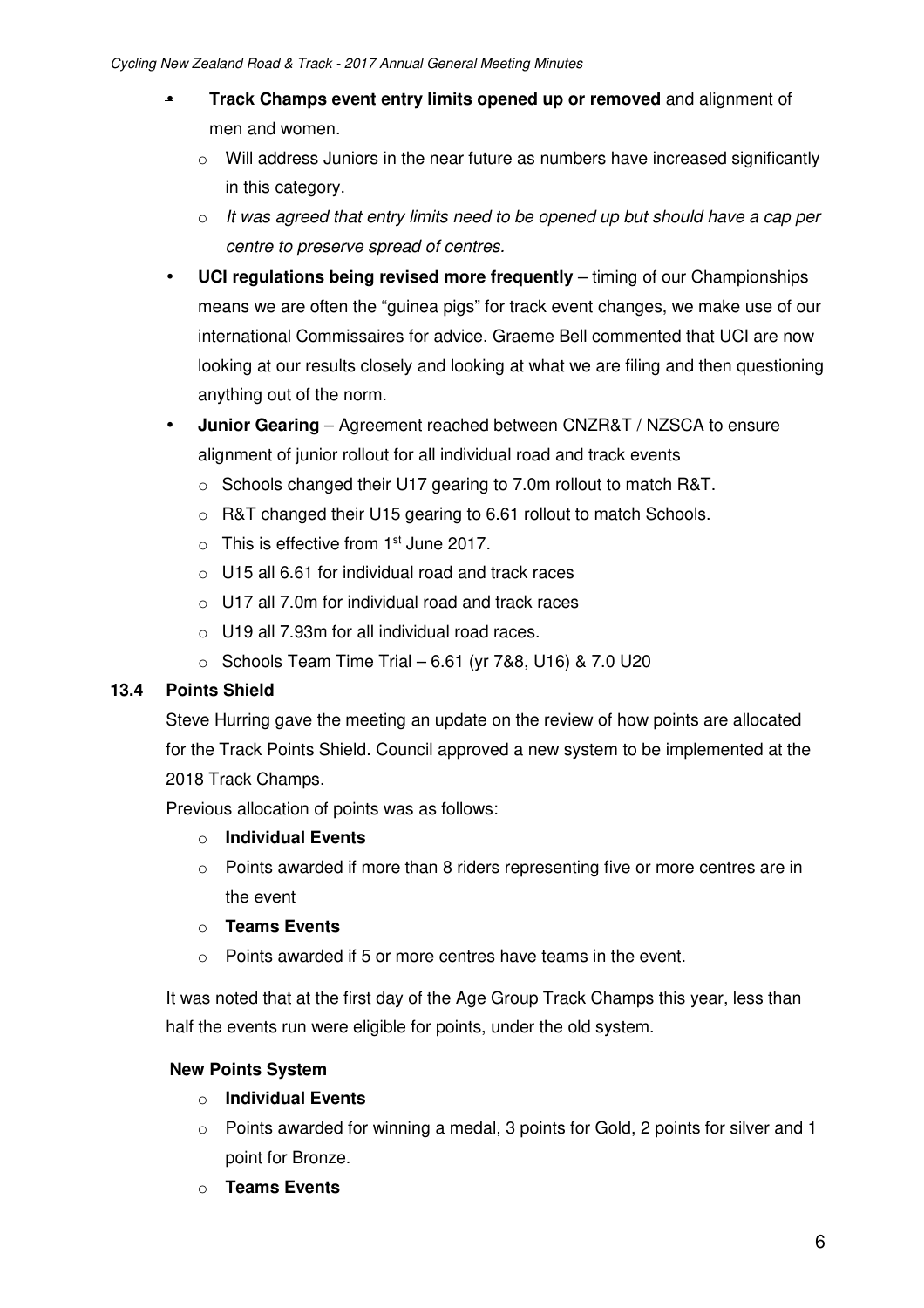- o Points awarded for teams from a centre winning a medal. No points for composite teams. Same points as for individual events but for the whole team not each individual rider.
- o This is consistent with how the Road Points Shield is managed.

# **13.5 Anti-Doping and Match Fixing Policies**

- o CNZ is committed to our sport being drug free at all levels of competition.
- o We are working closely with Drug Free Sport New Zealand. They turn up to a lot of our events. There is no charge when they turn up of their own accord however if we ask for them to turn up, there is a cost.
- o All age categories being monitored and tested.
- o Cycling Anti-Doping Foundation (CADF) now has its own website www.cadf.ch
- $\circ$  Drug Free Sport NZ website www.drugfreesport.org.nz you can check medication and supplements on their website.
- $\circ$  Care needed with supplements, not all ingredients may be listed on packaging.
- $\circ$  It is encouraged to report any suspicion anonymously to DFSNZ or CADF.
- $\circ$  John McDonnell commented that we have a responsibility that our coaches have the information from the various websites and that they are using it and aware. Officials may also be tested. It was suggested to use the schools platform and any other platform to share this information including UCI rules and regulations.
- o *CNZR&T to follow up with CNZ regarding Coaching levels, structure and courses.*
- **13.6 Centres Role in Sport** From Road and Track Presidents Annual Report "*Centres are an important part of our cycling community. They are there to co-ordinate clubs and competition within their region. They are empowered to run Regional Champs. Should it be required they also function as a disciplinary body between the clubs to hopefully smooth the waters in the area. One of the centres roles can be that of lobbying local Councils and other bodies working with the clubs for better access to roads etc for our cyclists. Lastly Centres are there to co-ordinate local riders for events such as the Elite Road Nationals, Elite/U19 Track Nationals and Age Group Track Nationals. Their role remains key to the management of our sport.* 
	- $\circ$  Current Structure = Cycling New Zealand Road and Track Centres Clubs.
	- o The structure is documented in the Constitution.
	- $\circ$  The 11 Centres can be broadly classified  $-2$  are combined Club/Centres, 5 centres have 3-4 clubs – 3 centres have 5-8 clubs – 1 centre covers all codes.
	- o Centres are an important link between Clubs and CNZR&T.
	- o Centres members are clubs or some cases club members.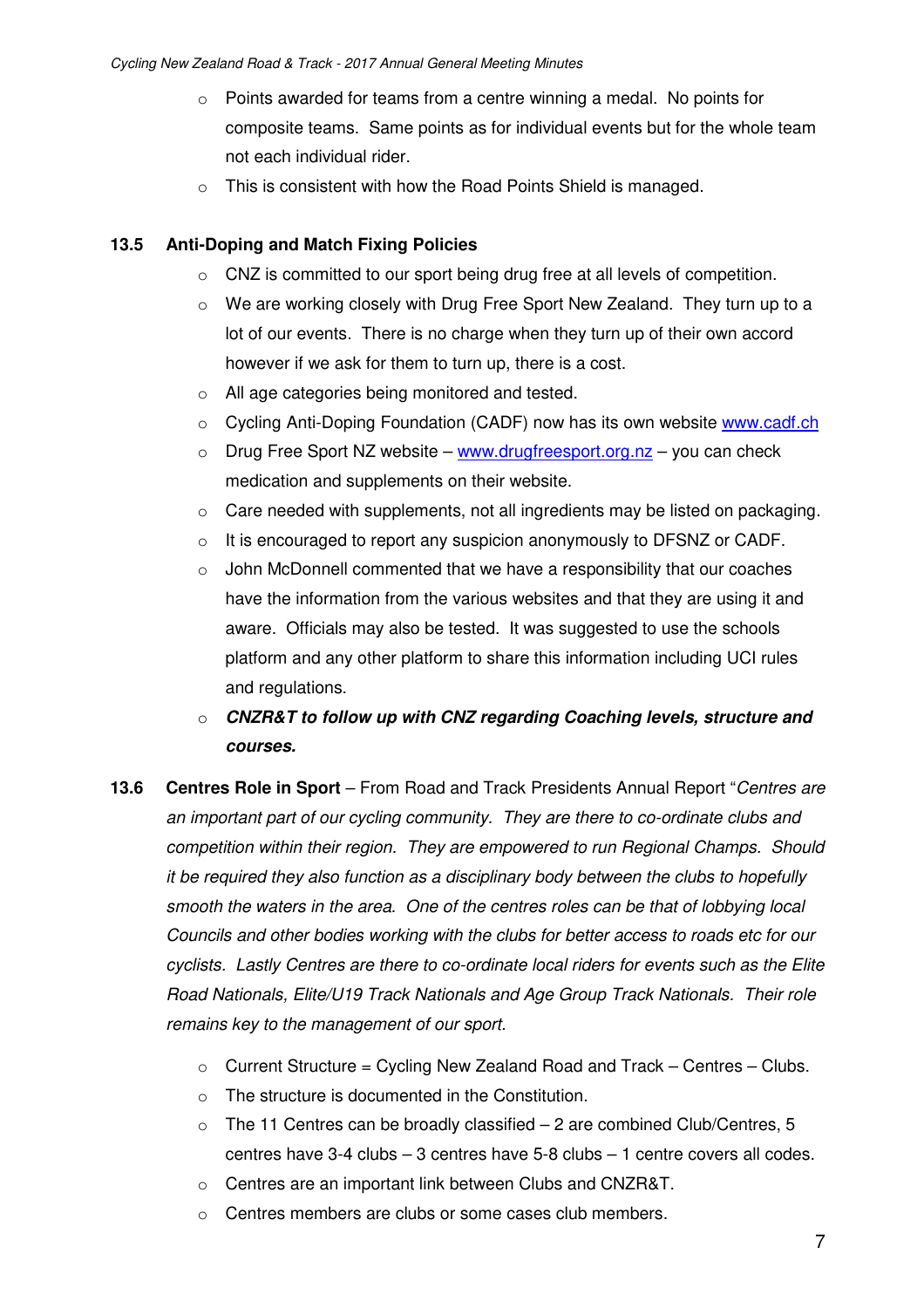- o Committee must be elected annually at AGM and by member clubs.
- o Clubs ideally should be nominating and recording their representatives annually in their minutes.
- $\circ$  Depending on Constitution the Centre may have some outside members in addition to Club Members.
- o Copy of Minutes from the Centre should go to Clubs.
- o Representatives to Centres and delegates from Centres should be representing the interest of the Club/Centre/R&T
- o A discussion was had amongst meeting attendees.

# **Key Roles and Functions**

- o Provide a link from clubs to council, delegates/voting power
- o A number of championships are by entries from Centres
	- **Elite Road Nationals**
	- **Elite Track Nationals**
	- **Age Group Track Nationals**
	- **•** Omnium
- o Selection for track nationals.
- $\circ$  Disciplinary roles, within centre and can act as a right of appeal for clubs and can make recommendation to council for a national disciplinary.
- o Other functions as Commissaire coordination, traffic management, coaching etc.
- Interaction with local Councils Auckland are very good at doing this.
- It was noted that any change to the current structure would require Centres to change the Constitution.

## **13.7 Delegates at AGM – Life Members**

o Discussion over attendance (or lack of) at AGMs. Cost and time were mentioned. It was also raised that perhaps people are not coming due to the fact they believe everything is being well looked after. Members are now much more able to access Councillors and CNZ at any time of the year and issues are dealt with as they occur, meaning the need for some of the discussion that used to be done at AGMs is no longer required.

## **13.8 Centre Issues**

- $\circ$  Over the last 5-7 years Council have had direct discussion with four Centres.
- $\circ$  In addition Council are aware of some sort of issues with another 4 Centres
- $\div$  Centres all operate at different levels based on the needs of the region there is no "one size fits all' model that is appropriate.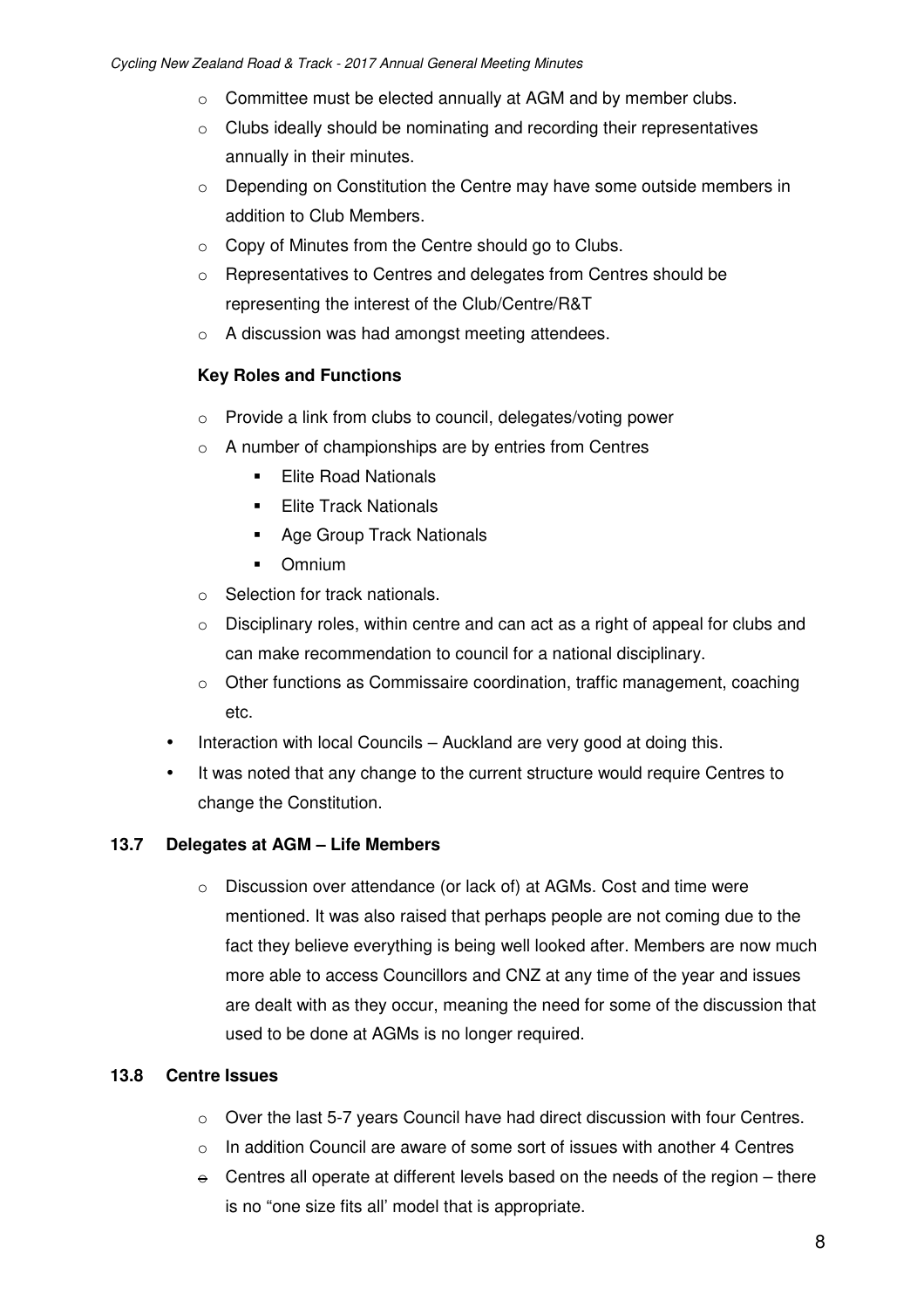- How can Centres function better? Open forum
	- o Is the challenge to justify attendance? Mark Hotton commented that Southland attend this weekend as they feel it is important and noted that they are possibly more remote/isolated from the centre of the sport.
	- $\circ$  Some clubs might only come to the AGM if it is held closer to their area e.g. in the South Island.

# **14.0 General Business**

- $\circ$  Mark Hotton one of their members suggested that U15-U17 should have metal framed bikes to keep costs down while riders grow etc to help make the sport more affordable. This has been discussed by the Council and the outcome was that the metal or steel framed bikes are no cheaper than alloy or carbon and realistically it is the legs that win a race not the bike. The regulations for junior events already try to create a level playing field through gearing and equipment restrictions.
- $\circ$  Traffic Management cost it was asked if CNZ look into the cost of traffic management and arrangements with Council's to try and offset this cost. Ivan Aplin updated the attendees. Tony Mitchell suggested the concept of purpose built road tracks as an alternative for road events. In UK they have purpose built road tracks. Canberra are currently building a 12km track. Could we utilise the likes of motor racing and go-kart circuits?

**Minutes from previous meeting –** Bruce Goldsworthy asked for an update on two items from the 2015 AGM Minutes

- o *Communication Strategy*CNZ now has regular monthly newsletters and information which is sent directly to all members, as well as clubs and centres. More media updates are reaching members, along with Facebook pages and Twitter updates
- o *Road Championships review* this has been completed.

**Teams Racing** – Garry Bell and Andy MacKay were asked to talk to some groups regarding teams racing. Some of the concerns were they need a better environment, more support from Clubs and Centres and CNZ. Only 8 registered teams in NZ at the moment and the only race they can compete in is the Road Nationals. Further discussion has to happen around this regarding support and how to make it better. The incoming Council will look further at this in conjunction with CNZ

## *Forum discussion meeting closed at 3:30pm*